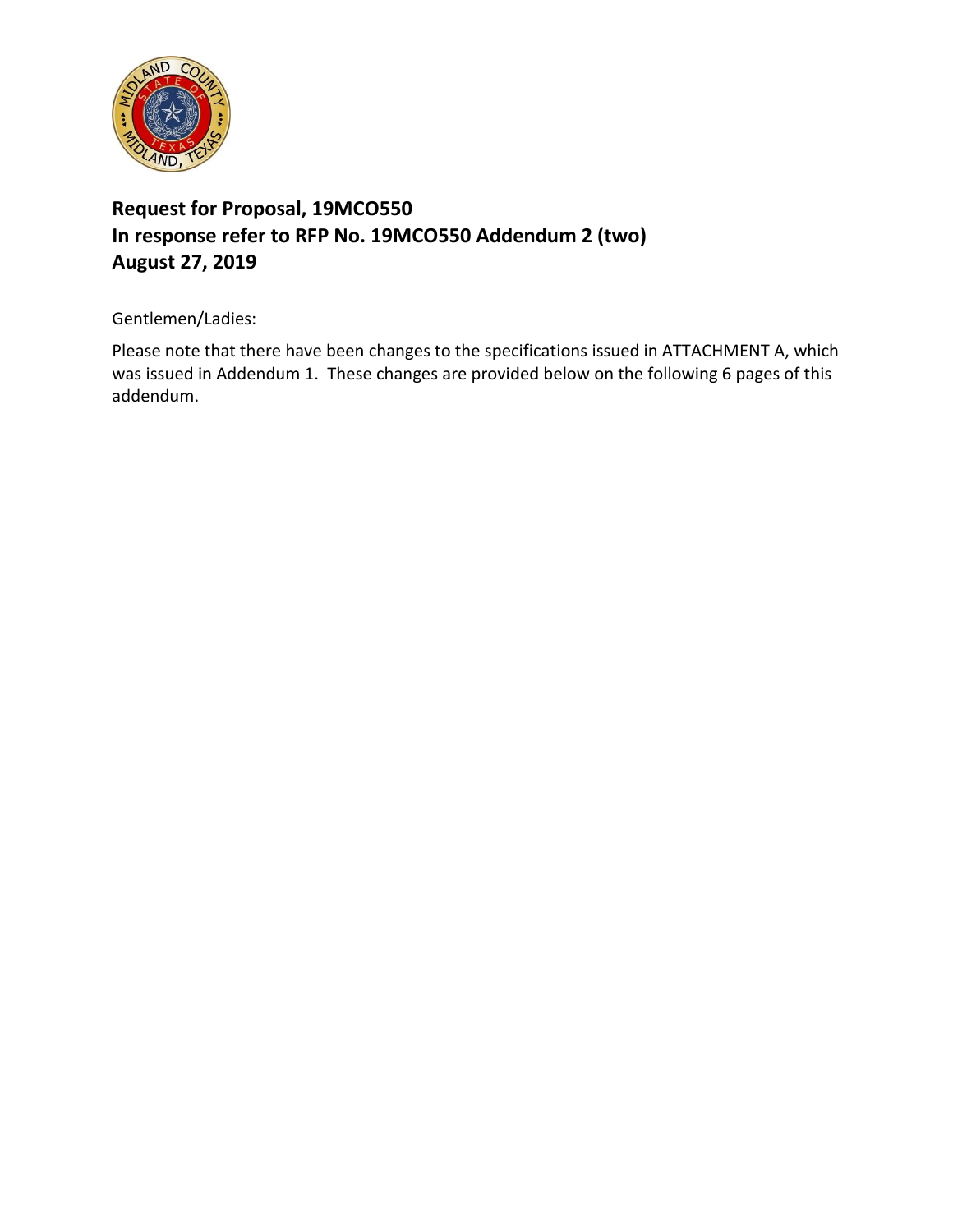## **ASBESTOS PROJECT DESIGN SPECIFICATION ADDENDUM #1**

## **Site: Two-Story Mental Health Facility, 509 North Loraine Street, Midland, Texas**

## **Client: Midland County, 500 North Loraine Street, Midland, Texas**

The following changes are issued to the Asbestos Project Design, dated August 16, 2019 for the above-referenced building:

| <b>Item</b><br>No. | <b>Add/Remove</b> | <b>Description of Change</b>                                                                                                                                                                                     |
|--------------------|-------------------|------------------------------------------------------------------------------------------------------------------------------------------------------------------------------------------------------------------|
| 1                  | Remove            | Requirement for CONTRACTOR to provide temporary<br>restrooms/portable toilets in bid price is removed from the<br>specification – OWNER permits use of onsite restrooms during<br>the duration of the abatement. |
| 2                  | Remove            | 300 square feet of ACM Drywall/joint compound/wall system<br>associated with the west and north walls of the mechanical room<br>located on the first floor (Figure #2A) are removed from the<br>specification.   |
| 3                  | Add               | 175 square feet of ACM Drywall/joint compound/tape/texture<br>ceiling system associated with the fur down located in the west<br>end room on the second floor (Figure #7A) are added to the<br>specification.    |
| $\overline{4}$     | Add               | 850 square feet of ACM Tar paper/HVAC vapor barrier<br>(black/yellow) and mastic (black) associated with the metal duct<br>in the attic of the second floor (Figure #11) are added to the<br>specification.      |
| 5                  | Add               | 36 square feet of ACM black mastic under layered flooring<br>located on the landing in the central stairwell (Figure #12) are<br>added to the specification.                                                     |

The bidders will adjust their cost estimates to the OWNER based upon the above detailed changes to the asbestos design.

The awarded CONTRACTOR will abate the above-listed quantities of ACM utilizing methods identified for interior ACM materials as outlined in Section 6 of GiF Services Asbestos Project Design, dated August 16, 2019.

The awarded CONTRACTOR is permitted to utilize component removal methods (wrap and cut) using two layers of 6-mil poly to abate the ACM tar paper/HVAC vapor barrier (black/yellow) and mastic (black) associated with the metal duct in the attic of the second



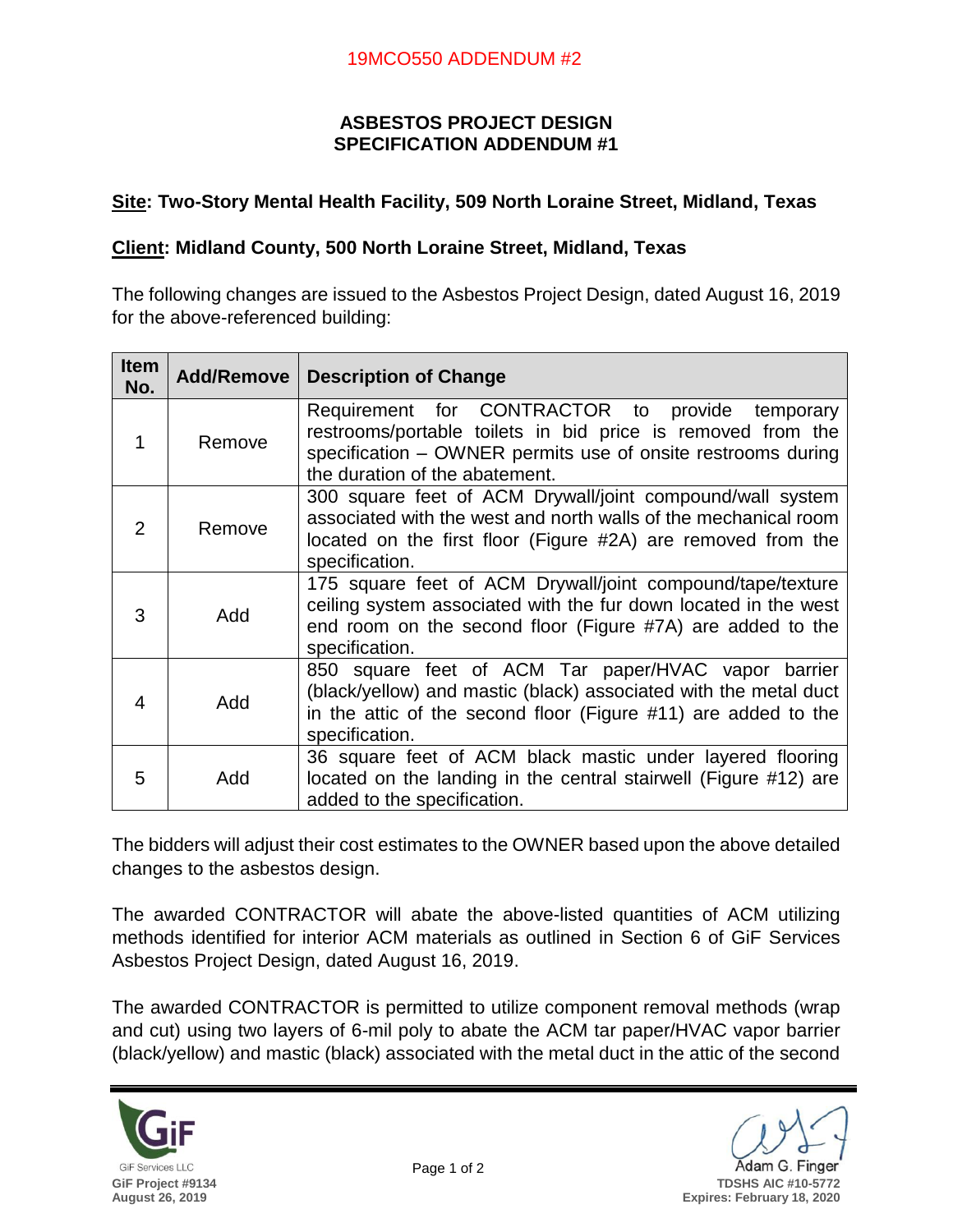floor. If component removal methods are employed CONTRACTOR must ensure: 1) All poly wrapped sections HVAC duct are airtight prior to cutting, 2) All seams of the HVAC duct to be cut do not contain ACM, and 3) No hot work or torch cutting is utilized. Following abatement, component sections of ACM duct will be handled as ACM waste in accordance with Sections 6 and 9 of GiF Services Asbestos Project Design, dated August 16, 2019.

Remove Figure #2, dated August 16, 2019 and replace with attached Figure #2A, dated August 26, 2019 for approximate material locations.

Remove Figure #7, dated August 16, 2019 and replace with attached Figure #7A, dated August 26, 2019 for approximate material locations.

Insert attached Figures #11 and #12, dated August 26, 2019.

All other requirements of the original asbestos project design remain in-force.



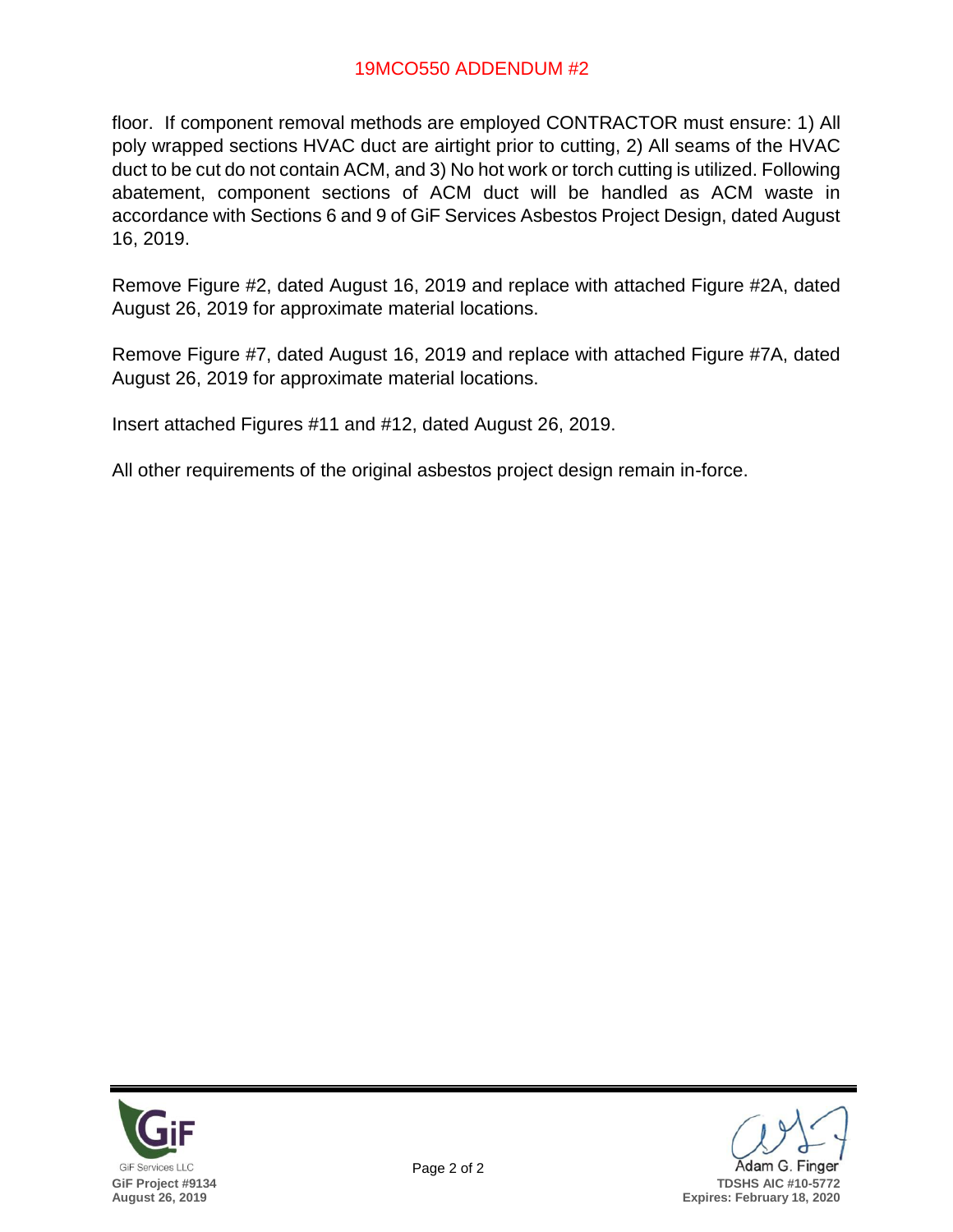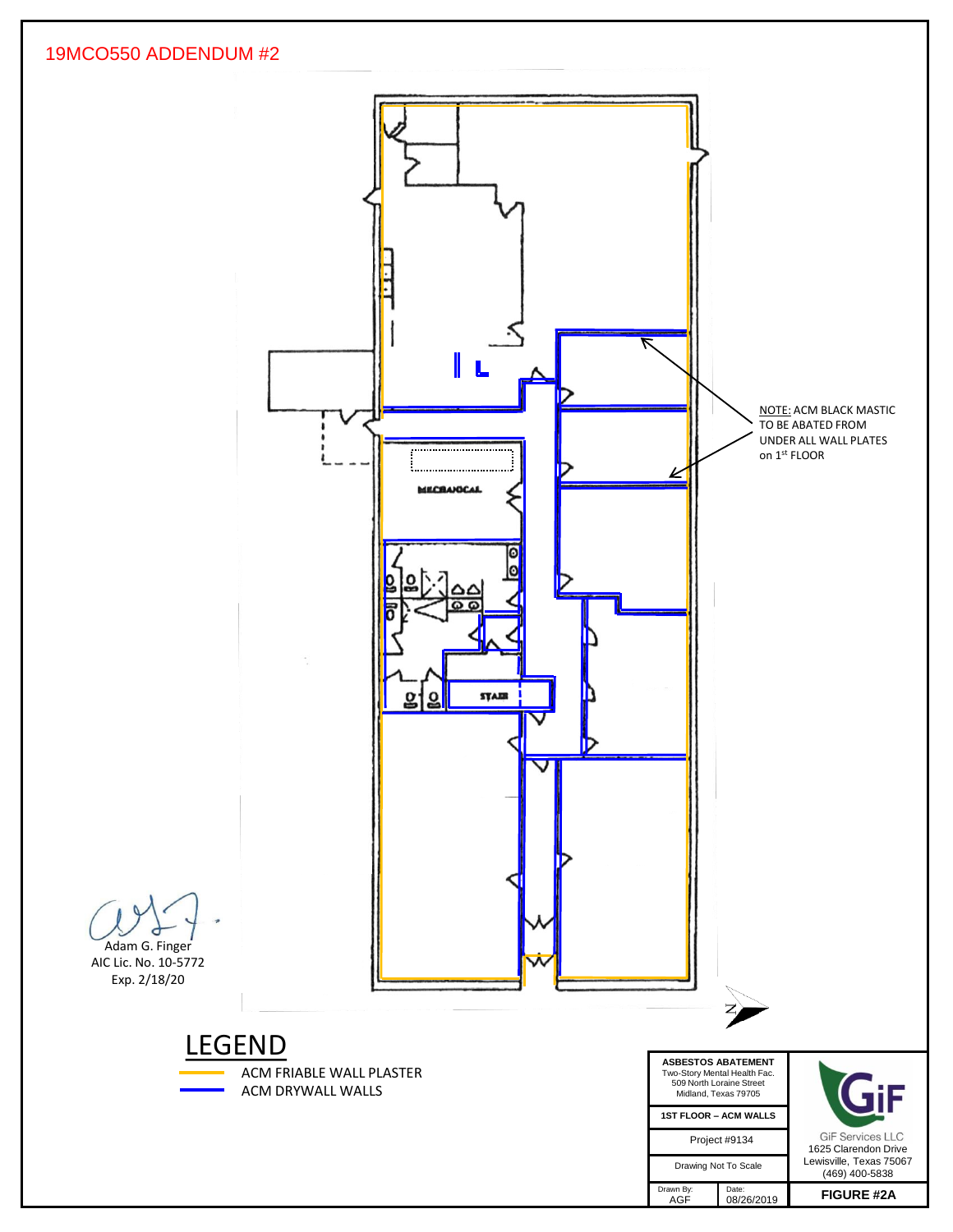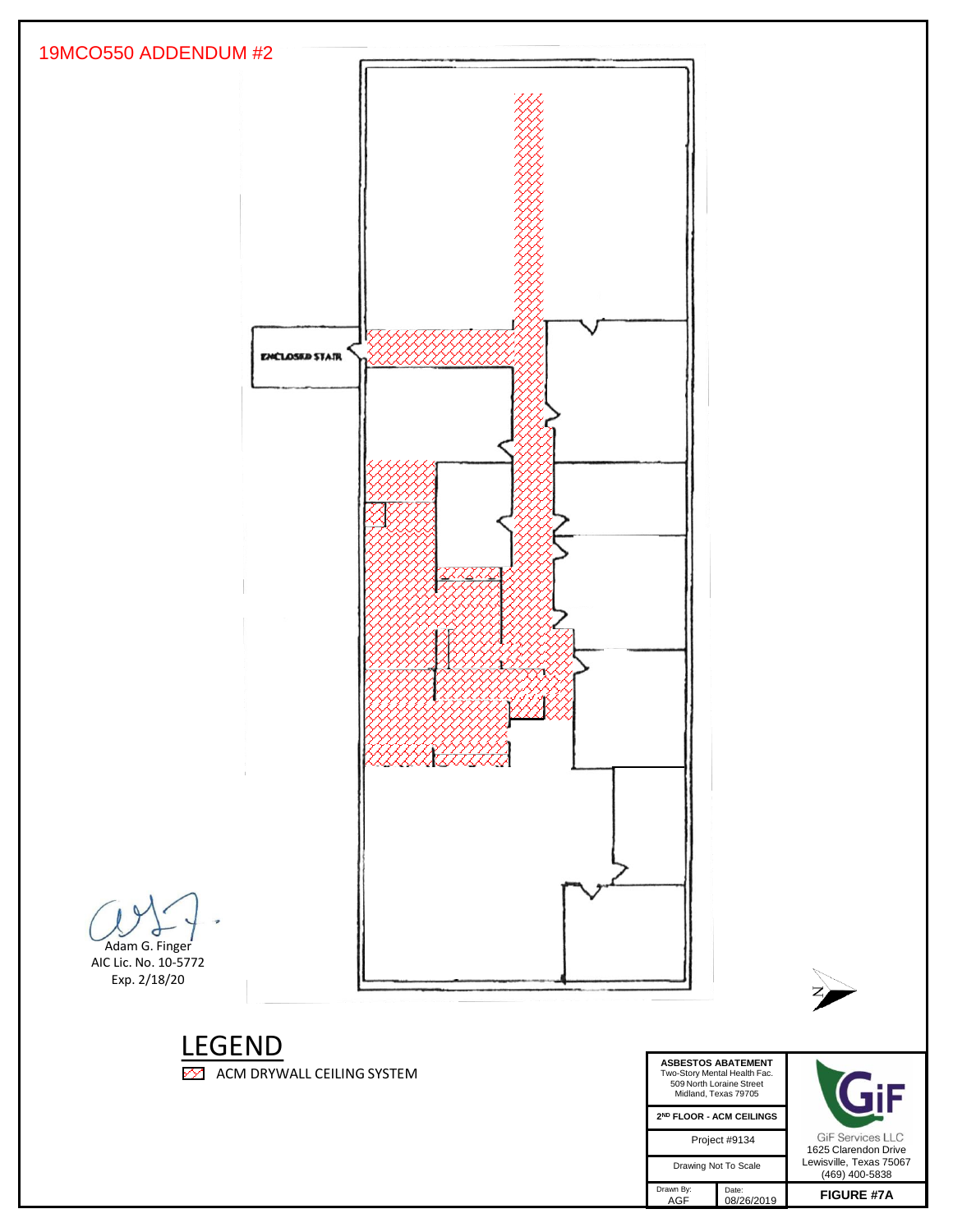

NOTE: THIS DRAWING IS DIAGRAMMATIC IN NATURE AND IS INTENDED TO BE USED FOR INFORMATIONAL PURPOSES ONLY. THE LOCATION OF THE IDENTIFIED HVAC DUCTS AND ACM ARE APPROXIMATE. CONTRACTOR WILL ABATE ALL ACM TAR PAPER/HVAC VAPOR BARRIER (BLACK/YELLOW) AND MASTIC (BLACK) PRESENT, REGARDLESS OF THE TOTAL QUANTITY PRESENT, WITHOUT INCREASE TO THE SUBMITTED BID PRICE.

| <b>ASBESTOS ABATEMENT</b><br>Two-Story Mental Health Fac.<br>509 North Loraine Street<br>Midland, Texas 79705 | <b>GiF Servi</b><br>1625 Claren |               |
|---------------------------------------------------------------------------------------------------------------|---------------------------------|---------------|
| <b>2ND FLOOR</b><br><b>ACM MECH. - PLENUM</b>                                                                 |                                 |               |
| Project #9134                                                                                                 |                                 |               |
| Drawing Not To Scale                                                                                          | Lewisville. Te<br>$(469)$ 400   |               |
| Drawn By:<br>AGF                                                                                              | Date:<br>08/26/2019             | <b>FIGURE</b> |